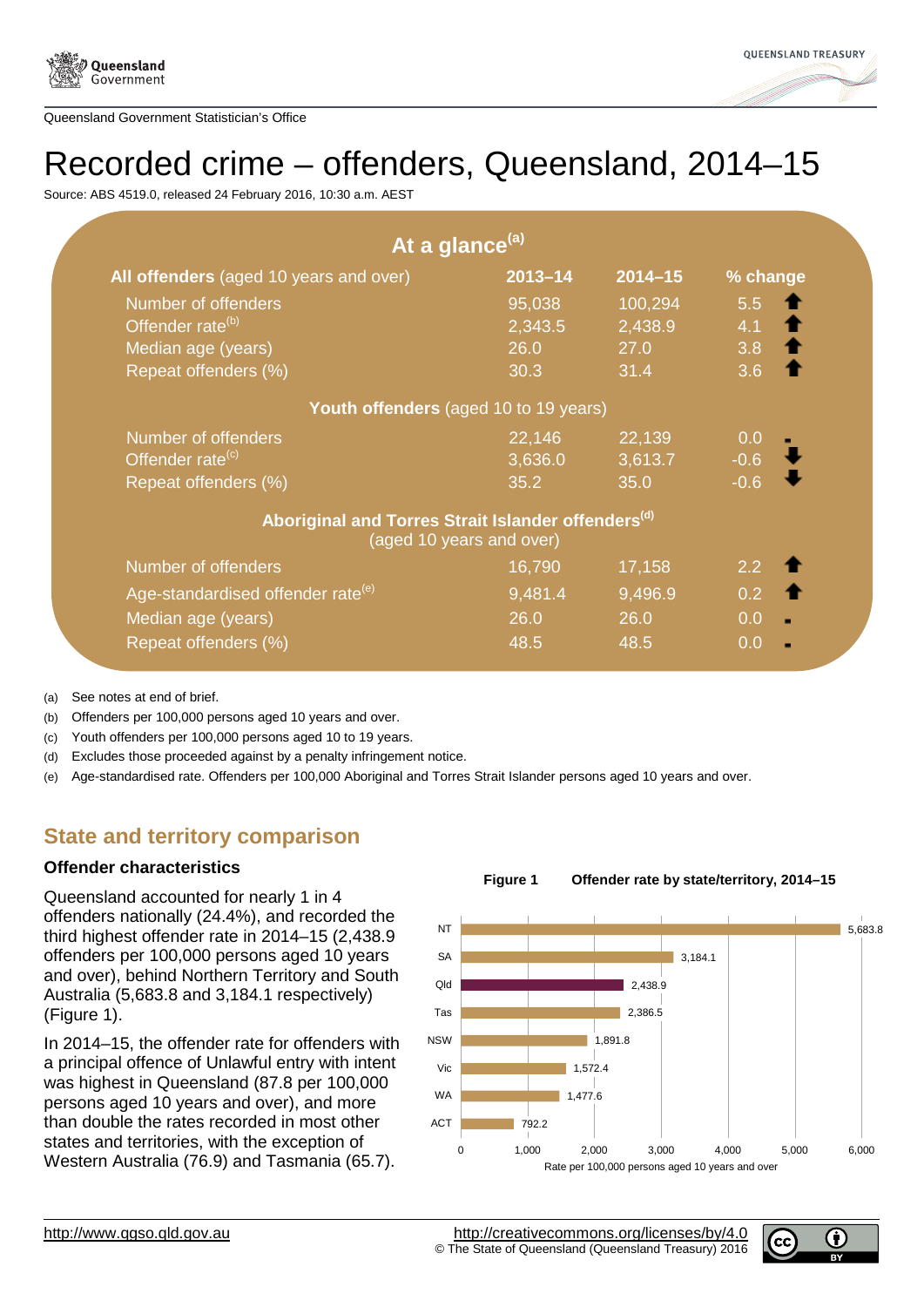

In 2014–15, 1 in 3 Australian offenders proceeded against by police for illicit drug offences were in Queensland.

### In 2014–15:

- 1 in 3 Australian offenders with a principal offence of Illicit drug offences, Unlawful entry with intent, or Dangerous/negligent acts, were proceeded against in Queensland.
- Queensland's offender rate for Motor vehicle theft (42.6 per 100,000 persons aged 10 years and over) was the highest in Australia, more than double the rates recorded in the larger states of New South Wales and Victoria (10.0 and 20.6 respectively).

Nearly 1 in 3 (31.4%) Queensland offenders were proceeded against on more than one occasion, a proportion second only to Northern Territory (33.5 %). The mean number of times that Queensland offenders were proceeded against by police was 1.7, equal with New South Wales and slightly lower than in Northern Territory (1.8). All states and territories reported a similar pattern of declining mean number of times proceeded against with increasing age.



(a) Rate per 100,000 persons aged 10 years and over for the respective reference population.

Aboriginal and Torres Strait Islander persons in Queensland recorded the second highest age standardised offending rate (9,496.9 offenders per 100,000 Aboriginal and Torres Strait Islander persons aged 10 years and over), behind South Australia (10,360.2).

The rate ratio of Aboriginal and Torres Strait Islander to non-Indigenous offending rates in Queensland was 5.0 in 2014–15, well below the highest of 8.8 reported in Northern Territory and the second lowest reported for a state or territory behind New South Wales (3.6).

The Aboriginal and Torres Strait Islander offender rate for the principal offence of Illicit drug offences in Queensland (1,813.6) was the highest in Australia in 2014–15, and more than 2.5 times higher than the rate of any other jurisdiction (Figure 2).

# **Queensland offender[1](#page-0-0) characteristics**

### **Offender counts and rates by sex**

The number of offenders proceeded against by police in Queensland increased by 5,256 (5.5%) to 100,294 offenders in 2014–15, up from 95,038 offenders in 2013–14.

Male offender numbers increased by 4.7% (3,450) from 2013–14, to 76,266 offenders, which was the highest number reported during the period from 2009–10.

In contrast, female offender numbers increased by 8.1% (1,799) to 24,024 in 2014–15. This was the highest number of female offenders recorded during the period from 2009–10.

In 2014–15, 3 in 4 offenders were male.

<span id="page-1-0"></span>Offenders are persons aged 10 years or over who are proceeded against and recorded by police for one or more criminal offences. An offender is only counted once during the reference period irrespective of the number of offences committed or the number of separate occasions that police proceeded against that offender.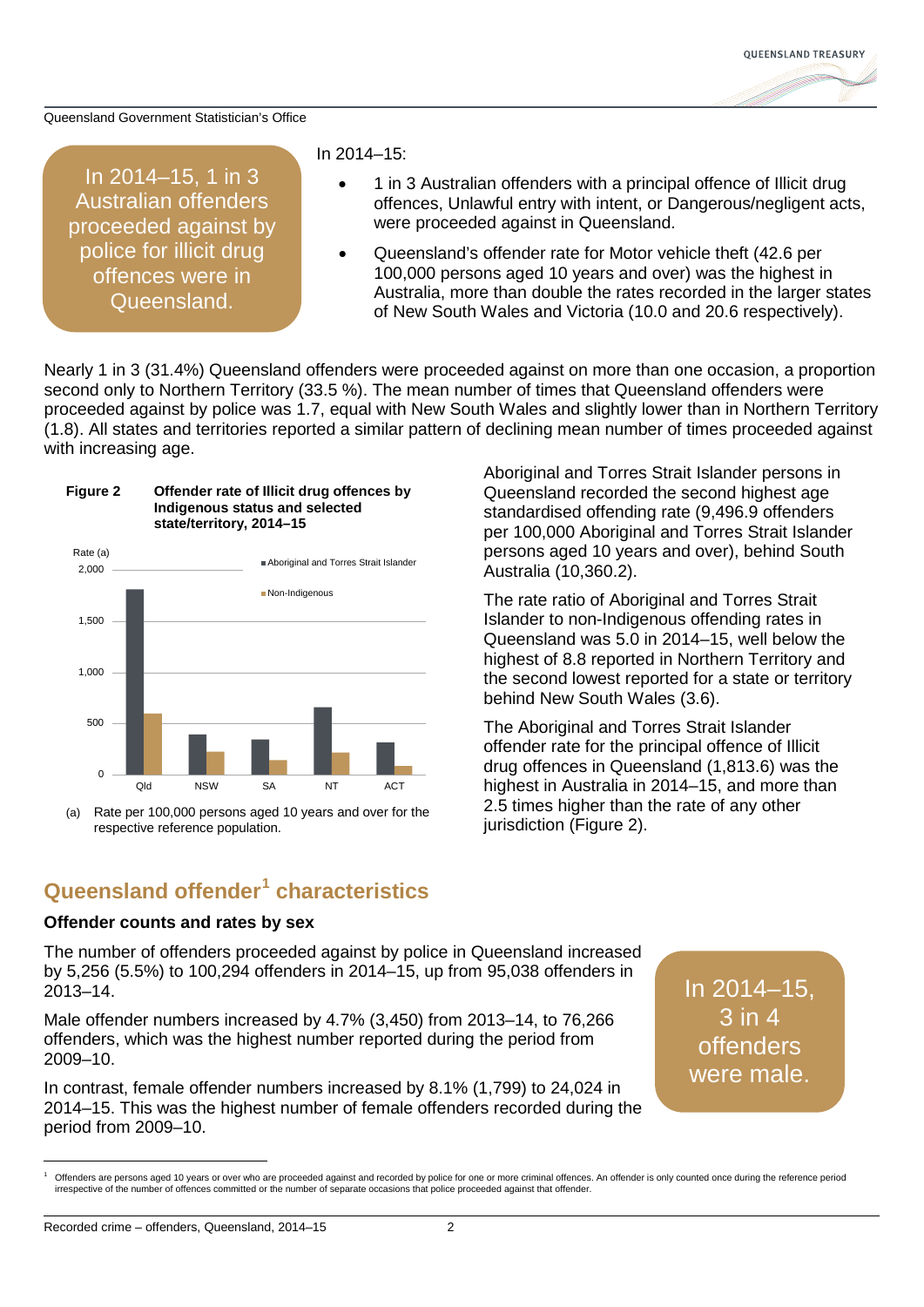The overall increase in 2014–15 followed a 9.5% increase (8,234 offenders) in the previous year (Figure 3).



### **Figure 3 Offenders by sex, Queensland**

(a) Total includes offenders with an unknown sex.

Offenders were primarily male, accounting for 76.0% of all offenders in 2014–15 and more than three-quarters of all offenders throughout the time series (Figure 3). The offender rate<sup>[2](#page-1-0)</sup> increased from 2,343.5 in 2013–14 to 2,438.9 in 2014–15 (Figure 4). This was similar to the level reported in 2009–10.

Offender rates for both males and female increased over the two years to 2014–15, however, male offender rates have consistently been more than three times the female rate over the reporting period.

The 2014–15 female offender rate was the highest rate recorded during the period from 2009–10 at 1,158.1 per 100,000 females. The male offender rate in 2014–15 returned to levels observed in 2009–10 (3,742.6 and 3,751.1 per 100,000 males respectively).





<span id="page-2-0"></span>Offender rates are offenders per 100,000 persons aged 10 years and over. Where rates are presented for a sex or age group, the ERP used in the calculation of the rates refers to the relevant sex or age group.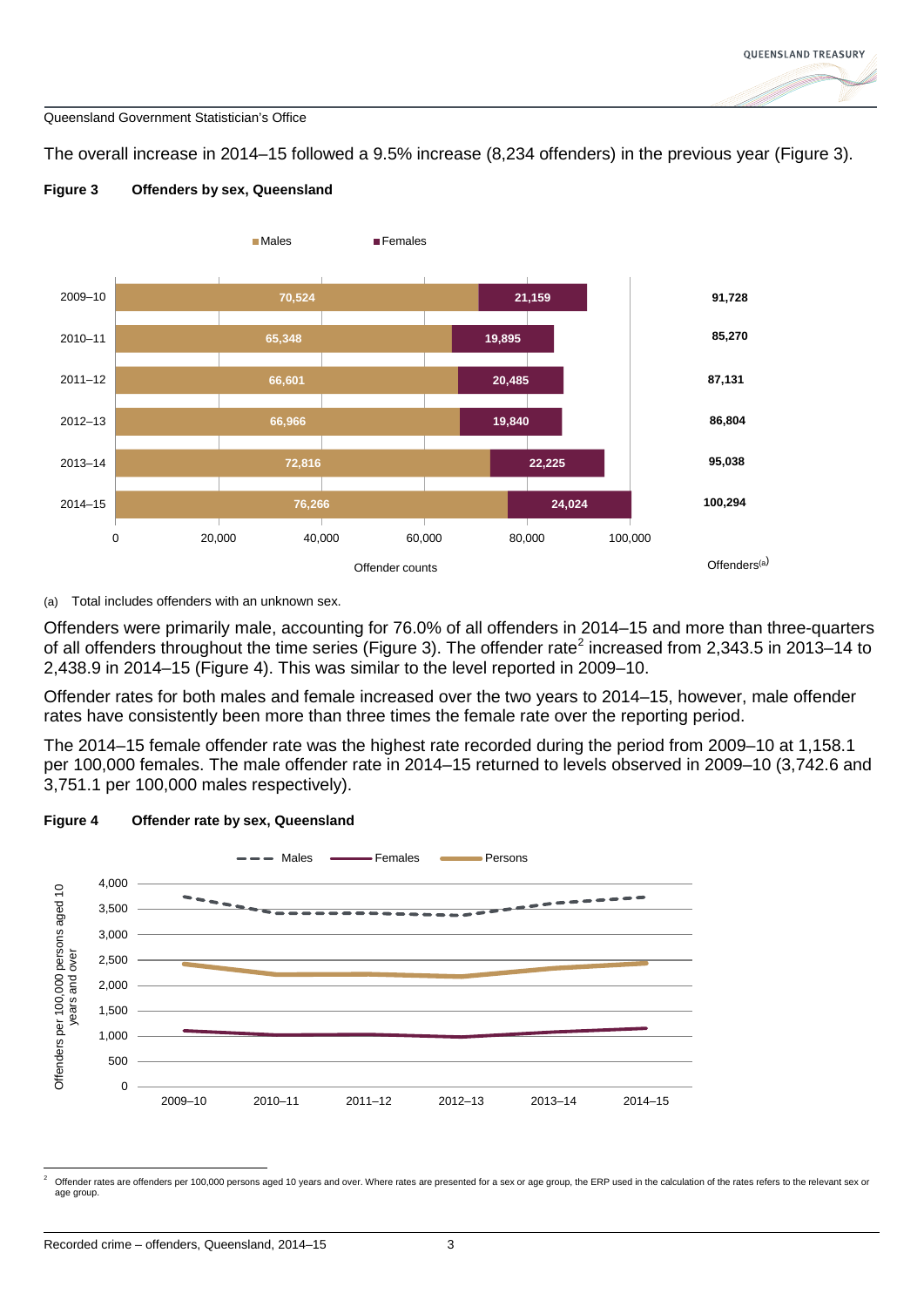

# **Repeat offenders**

In 2014–15, 31.4% of offenders (31,503 offenders) were proceeded against by police more than once:

- up slightly from 30.3% (28,813 offenders) in 2013–14
- 16.4% (16,469 offenders) were proceeded against by police on two occasions, similar to 2013–14 (16.1%)
- 15.0% (15,026 offenders) were proceeded against by police on three or more occasions.

The average number of proceedings in 2014–15 was 1.7, the same as in 2013–14.

Over the period 2009–10 to 2014–15, the proportion of repeat offenders rose from 27.4% in 2009–10 to 31.4% in 2014–15. Proportionally more male offenders were proceeded against more than once (31.7%) than females (30.5%) in 2014–15.

However, the growth in female repeat offenders over that period has been faster than for males:

- female repeat offenders increased by 5.5 percentage points from 25.0% to 30.5%
- male repeat offenders increased by 3.6 percentage points from 28.1% to 31.7%.

Female repeat **offender** numbers grew faster than that of males.

Generally, in 2014–15, there was an increase in the percentage of older offenders reoffending. Every group except youth offenders and the 65+ age group exhibited a higher percentage of reoffending in that year (Figure 5).

However, the highest reoffending group both in 2013–14 and in 2014–15 was still the 10–14 year age group with 36.6% and 36.2% of offenders respectively offending more than once. Consistent with the increasing age of reoffenders noted above, in 2014–15 the 35–39 year age group (35.0%) replaced the 15–19 year age group (34.6%) as the second highest repeat offending group, with the 15–19 age group dropping to third.



### **Figure 5 Offenders proceeded against on two or more occasions by age group, Queensland**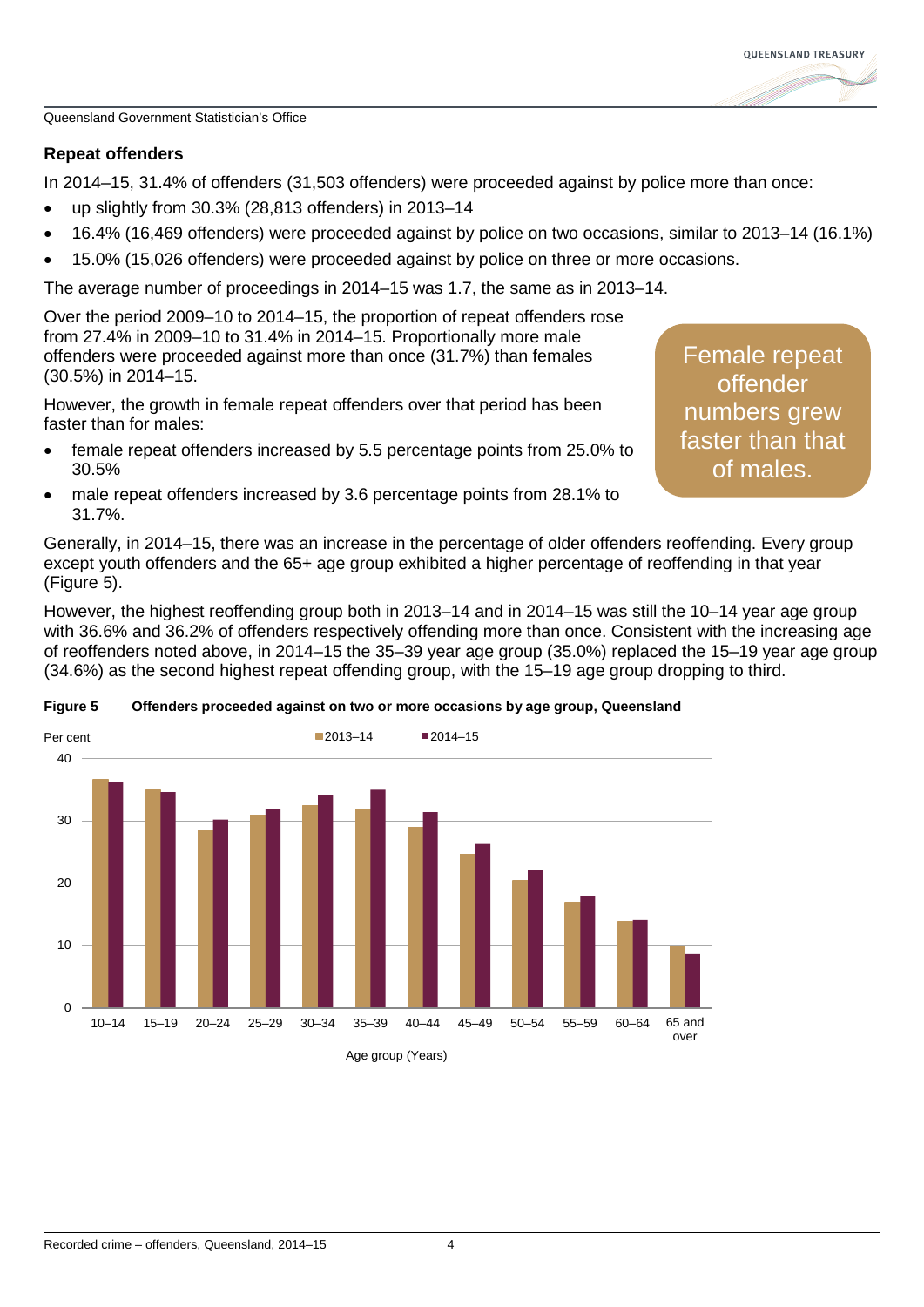

# **Offenders by principal offence**

The three predominant principal offences in 2014–15 were Illicit drug offences (26.9%), Public order offences (19.2%), and Theft (13.2%) (Table 1) (Figure 6). A total of 59,529 offenders were proceeded against for these three principal offences in 2014–15, representing more than half (59.4%) of all offenders.

|                               |         |               |             |       |             |       | <b>Change in offender</b><br>numbers |         |
|-------------------------------|---------|---------------|-------------|-------|-------------|-------|--------------------------------------|---------|
|                               | 2009-10 |               | $2013 - 14$ |       | $2014 - 15$ |       | 1 year                               | 5 years |
| <b>Principal offence</b>      | number  | $\frac{0}{0}$ | number      | %     | number      | $\%$  | $\%$                                 |         |
| Illicit drug offences         | 16,111  | 17.6          | 23,221      | 24.4  | 27,015      | 26.9  | 16.3                                 | 67.7    |
| Public order offences         | 21,345  | 23.3          | 19,699      | 20.7  | 19,298      | 19.2  | $-2.0$                               | $-9.6$  |
| Theft                         | 13,879  | 15.1          | 12,381      | 13.0  | 13,216      | 13.2  | 6.7                                  | $-4.8$  |
| Offences against justice      | 8,373   | 9.1           | 9,238       | 9.7   | 9,772       | 9.7   | 5.8                                  | 16.7    |
| Acts intended to cause injury | 10,150  | 11.1          | 9,545       | 10.0  | 9,455       | 9.4   | $-0.9$                               | $-6.8$  |
| Property damage               | 4,628   | 5.0           | 4,115       | 4.3   | 4,171       | 4.2   | 1.4                                  | $-9.9$  |
| Unlawful entry with intent    | 4,309   | 4.7           | 4,000       | 4.2   | 3,611       | 3.6   | $-9.7$                               | $-16.2$ |
| Fraud/deception               | 1,895   | 2.1           | 2,377       | 2.5   | 2,509       | 2.5   | 5.6                                  | 32.4    |
| Sexual assault                | 1,746   | 1.9           | 1,998       | 2.1   | 2,244       | 2.2   | 12.3                                 | 28.5    |
| Prohibited/regulated weapons  | 1,821   | 2.0           | 1,691       | 1.8   | 1,925       | 1.9   | 13.8                                 | 5.7     |
| Dangerous/negligent acts      | 675     | 0.7           | 677         | 0.7   | 676         | 0.7   | $-0.1$                               | 0.1     |
| Robbery/extortion             | 757     | 0.8           | 697         | 0.7   | 662         | 0.7   | $-5.0$                               | $-12.5$ |
| Miscellaneous offences        | 426     | 0.5           | 381         | 0.4   | 352         | 0.4   | $-7.6$                               | $-17.4$ |
| Homicide                      | 154     | 0.2           | 117         | 0.1   | 138         | 0.1   | 17.9                                 | $-10.4$ |
| Abduction/harassment          | 40      | 0.0           | 56          | 0.1   | 37          | 0.0   | $-33.9$                              | $-7.5$  |
| Identified principal offence  | 86,309  | 94.1          | 90,193      | 94.9  | 95,081      | 94.8  | 5.4                                  | 10.2    |
| Unknown principal offence     | 5,419   | 5.9           | 4,845       | 5.1   | 5,213       | 5.2   | 7.6                                  | $-3.8$  |
| <b>Total</b>                  | 91,728  | 100.0         | 95,038      | 100.0 | 100,294     | 100.0 | 5.5                                  | 9.3     |

### **Table 1 Offenders by principal offence, Queensland**

Illicit drug offences had the largest increase in offender numbers between 2013–14 and 2014–15 (up 3,794 or 16.3%) and accounted for 77.6% of the total increase in identified principal offence numbers (4,888) between those two years.

Over the longer period between 2009–10 and 2014–15, the number of illicit drug offenders has increased in number by more than two-thirds. These offences represented 26.9% of all offences in 2014–15 and was the leading principal offence type in Queensland in that year.

Illicit drug offences fastest growing principal offence, up by 68% in 5 years.

Other than Illicit drug offences, the other offence types where numbers increased significantly between 2009–10 and 2014–15 were Offences against justice, Fraud and Sexual assault. They increased by 1,399, 614 and 498 respectively.

The order of magnitude of principal offences changed little between 2013–14 and 2014–15, with the exception of Illicit drug offences, and is also relatively unchanged since 2009–10. Offences against justice and Acts intended to cause injury are the notable exceptions.

In terms of offender rates, Illicit drug offences was the only principal offence type to record notable increases in offender rates since 2013–14 (up by 84.3 per 100,000 persons), and also over the longer period from 2009–10 to 2014–15 (up by 230.9).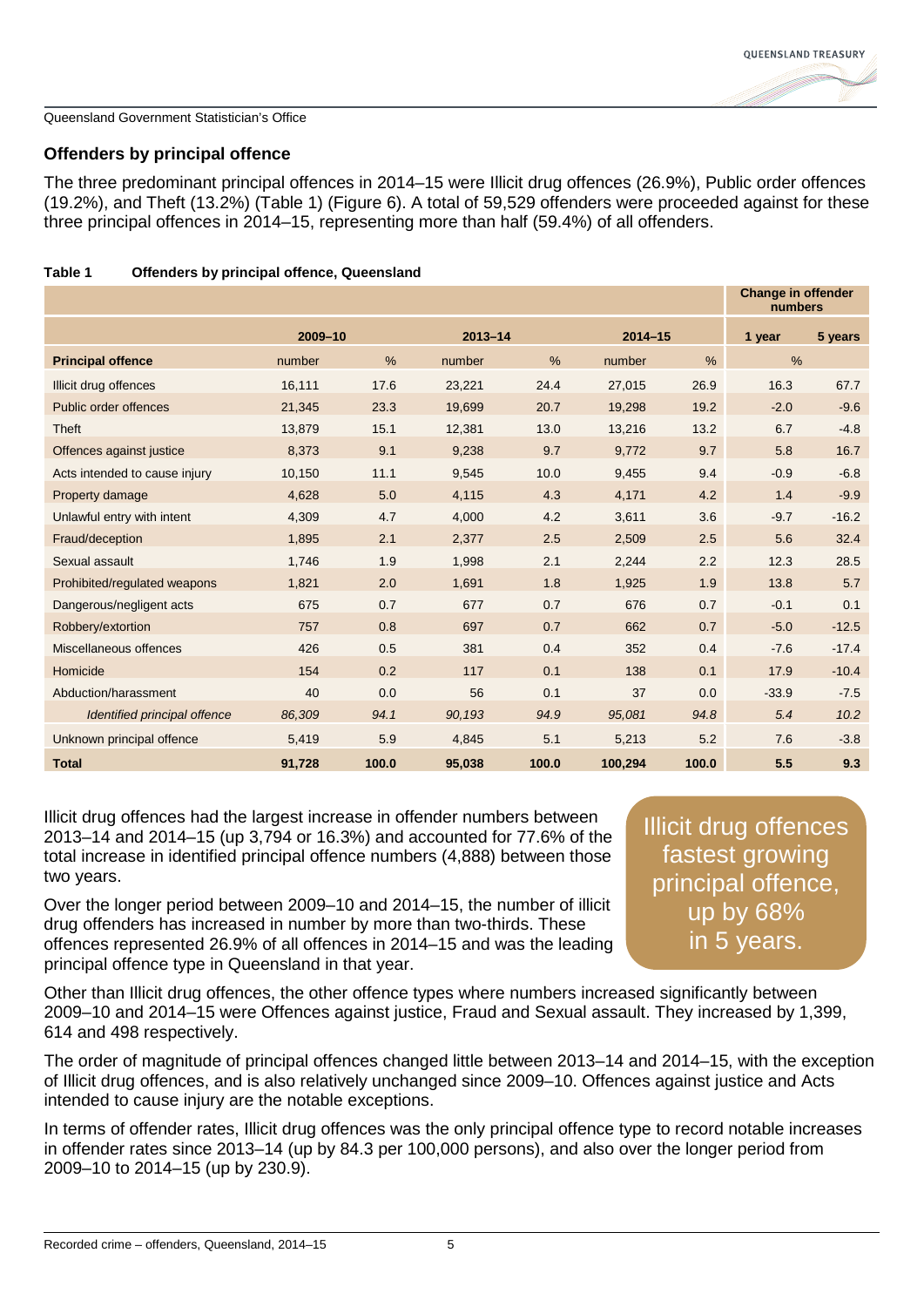

The second largest increase in offender rate between 2013–14 and 2014–15 was for Theft, increasing by 16.1, and over the longer period since 2009–10, Offences against justice, which increased by 16.2.

Since 2009–10 there were notable declines in offender rates recorded for Public order offences and Acts intended to cause injury (declines of 95.2 and 38.5 respectively).

Although there has been an overall decline in offender rates for Theft since 2009–10, the rate reached a low of 290.6 in 2012–13 and has been slowly increasing since, reaching 321.4 in 2014–15 (Figure 66).



### **Figure 6 Offender rates by selected principal offences, Queensland**

# **Offender counts and rates by age**

Generally, over the period since 2009–10, there has been a gradual shift in the age distribution of offender numbers and the offender rate towards older age groups. In 2009–10:

- 15–19 year olds represented the largest proportion of offenders
- youth offenders (10–19 years) accounted for nearly 3 in 10 offenders (29.6%).

Median age of offenders increased from 24 to 27 years.

However, representation of 15–19 year olds had decreased to just over 2 in 10 offenders (22.1%) by 2014–15. Note that this cohort had aged to 20–24 years by 2014–15, and 20–24 year olds were, by then, the predominant group for both offender numbers (20,729) and the offender rate (6,152.5 per 100,000) (Figure 7).

The change in the offender age distribution to older age groups has been a consistent trend since 2009–10 with the proportion of offenders aged 25 years and over growing from 49.2% in 2009–10 to 57.3% in 2014–15.

Offending rates in every age cohort aged 25 years and over were higher in 2014–15 than in 2009–10. In particular, the offender rate for offenders:

- aged 60–64 years grew from 286.8 to 405.8
- aged 65 years and over grew from 122.9 to 172.5.

In contrast, offending rates among 10–14 and 15–19 year olds in 2014–15 were significantly lower than in 2009–10. Note however, that there was little change in the number of young offenders over time.

Not surprisingly, the median age of offenders increased from 24 to 27 years over the same period.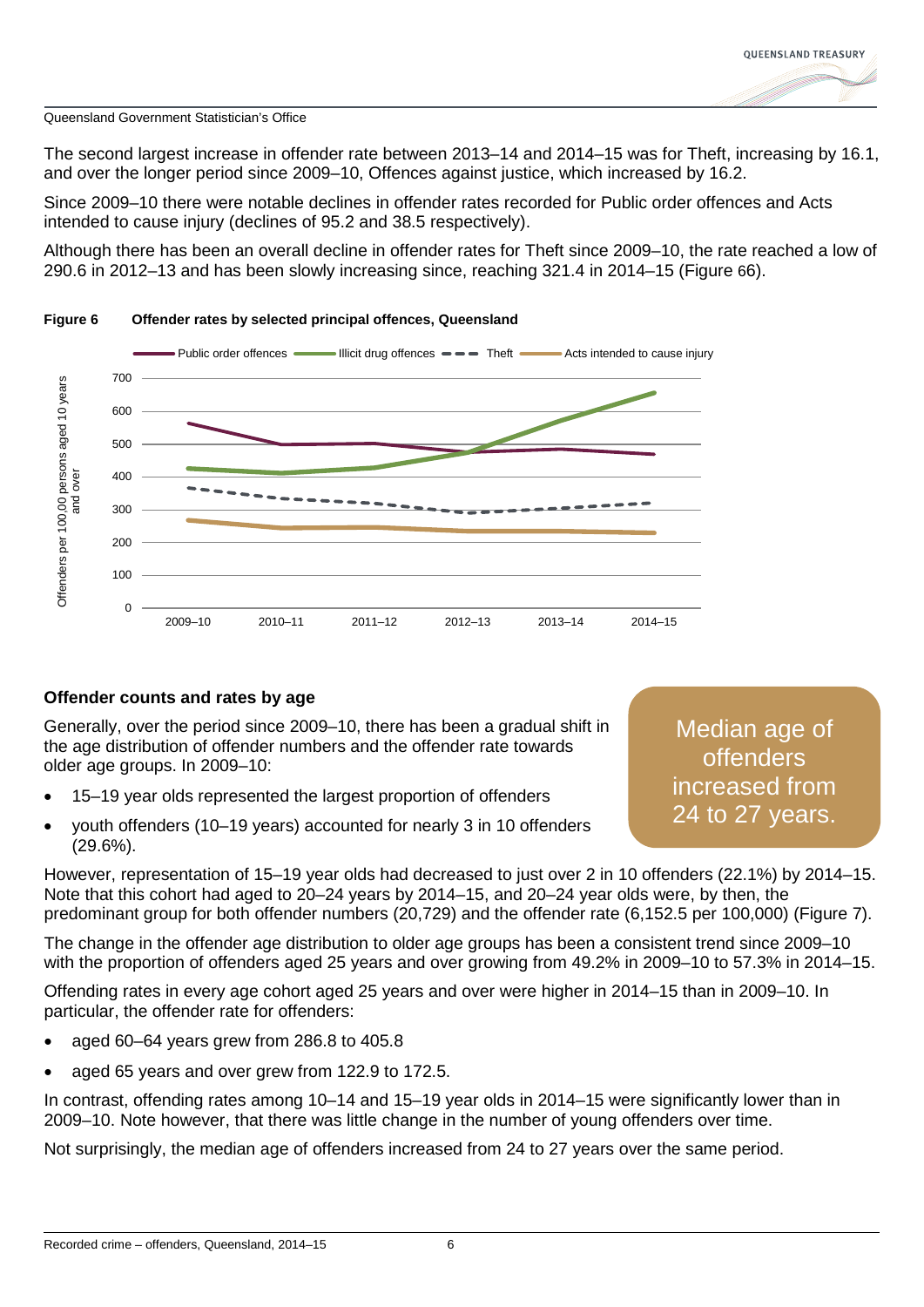



### **Figure 7 Age distribution of offenders by offender rate(a), Queensland, 2009–10 and 2014–15**

(a) Offender rates are expressed as the number of offenders per 100,000 of the estimated resident population.

# **Youth offenders**

# **Offender counts and rates by sex**

There were 22,139 youth offenders proceeded against by police in 2014–15, a number very similar to those recorded in the two previous years (22,144 in 2012–13 and 22,146 in 2013–14). The number of youth offenders as a proportion of all offenders decreased from 29.6% in 2009–10 to 22.1% in 2014–15.

There was also little change in youth offender rates between 2013–14 and 2014–15. The youth offender rate decreased slightly between these two years, from 3,636.0 to 3,613.7 per 100,000 persons aged 10 to 19 years. This was a continuation of the downward trend observed since 2009–10, when the rate was 4,577.8.

Historically, youth offender rates have been significantly higher than overall offender rates. However, over the period 2009–10 to 2014–15 youth offender rates have decreased notably relative to overall offender rates.

In 2009–10, the youth offender rate was 4,577.8, 1.9 times the overall offender rate of 2,425.7. However by 2014–15 the youth offender rate had dropped to 3,613.7 to be 1.5 times the overall offender rate of 2,438.9 (Figure 8).



- (a) Youth offenders (aged 10 to 19) per 100,000 persons aged 10–19 years
- (b) All offenders per 100,000 persons aged 10 years and over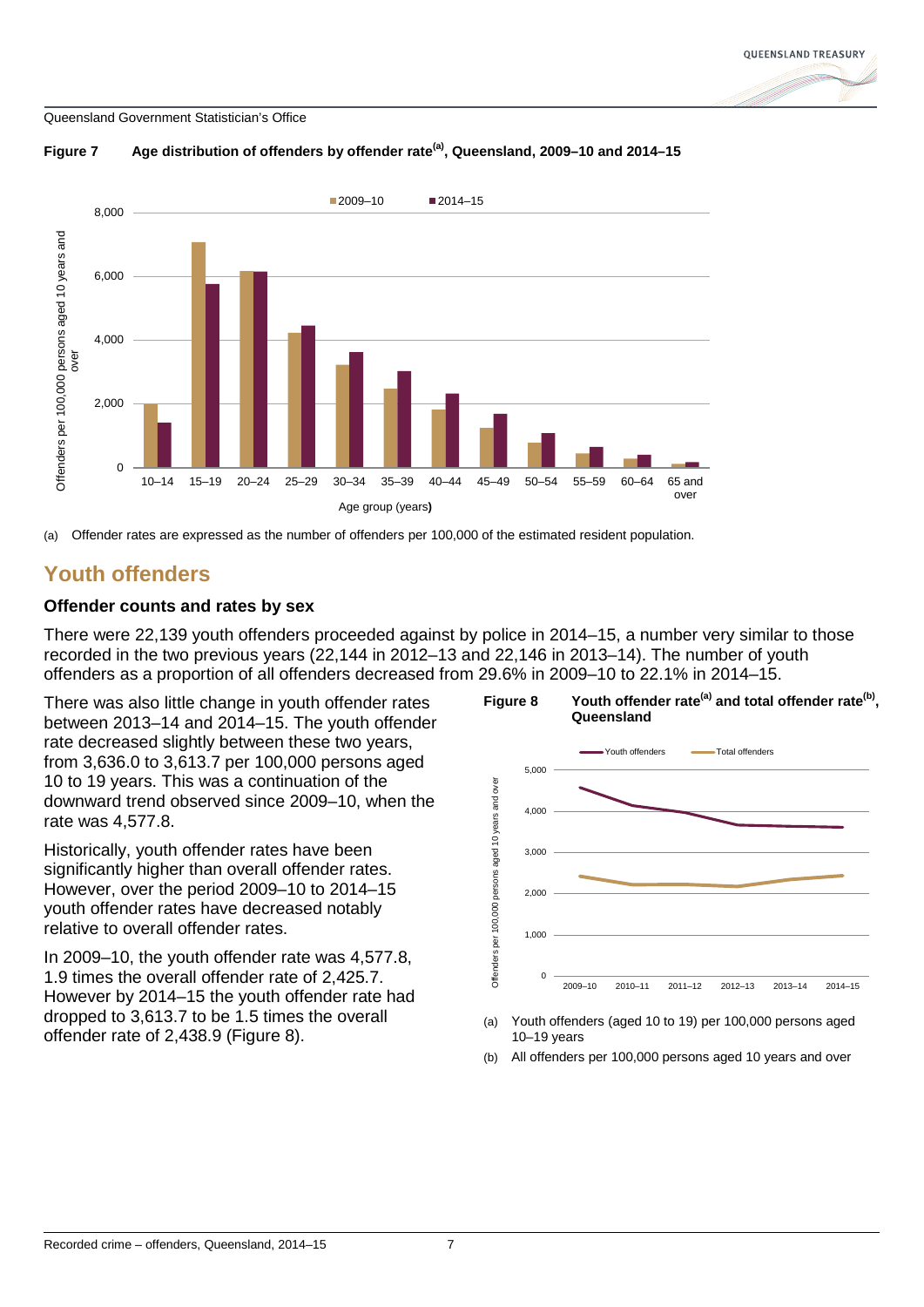

When youth offender rates are examined by age and sex (Figure 9) it becomes clear that the offender rate for males aged 15–19 years is well above the rate in all other youth offender categories.

The offender rates for both female categories and males aged 10–14 years were less than 3,000 in 2014–15, which is a rate similar in magnitude to the adult offender rate. The extremely high offender rate for 15–19 year old males drives the overall youth offender rates up.

Notably though, over the period since 2009–10 there has been a strong downward trend in the male 15–19 years youth offender rate which has seen it decrease from 10,474.1 in 2009–10 to 8,572.4 in 2014–15. It is this decrease which has been the major factor contributing to the downward trend in overall youth offender rates mentioned above.



Offenders per 100,000 persons of persons in the respective age group

# **Offender counts and rates by principal offence**

Illicit drug offences were the most prevalent principal offence among youth offenders

The leading principal offence for youth offenders in 2014–15 was Illicit drug offences (25.7%), followed by Theft (17.9%) then Public order offences (15.5%).

The incidence of youth offenders with Illicit drug offences as their principal offence has more than doubled between 2009–10 (11.6%) and 2014–15 (25.7%)(Table 2).

In terms of the offender rate, the offender rate for Illicit drug offences has similarly increased from 529.8 to 927.3 per 100,000, an increase of 397.5 since 2009–10 (Figure 10).

Theft, the second most prevalent principal offence among youth offenders, decreased by 2,674 offences between 2009–10 and 2014–15, from 24.4% of youth offences to 17.9%.

Similarly, Public order offences, the third most prevalent principal offence type among youth offenders, decreased by 1,762 from 19.2% to 15.5% over the same period.

Other than Illicit drug offences, the only offence type that has increased significantly among youth offenders since 2009–10 was Sexual assault, which increased by 368 offenders.

The offender rate (per 100,000 persons aged 10 to 19 years) for Theft and Public order offences decreased by 473.6 and 316.6 respectively since 2009–10, while notable increases in offender rates were only reported for Illicit drug offences (397.5) and Sexual assault (56.8).



Illicit drug offences Sexual assault Offences against justice Unlawful entry with intent Property damage Acts intended to cause injury Public order offences Theft



Rate per 100,000 aged 10 to 19 years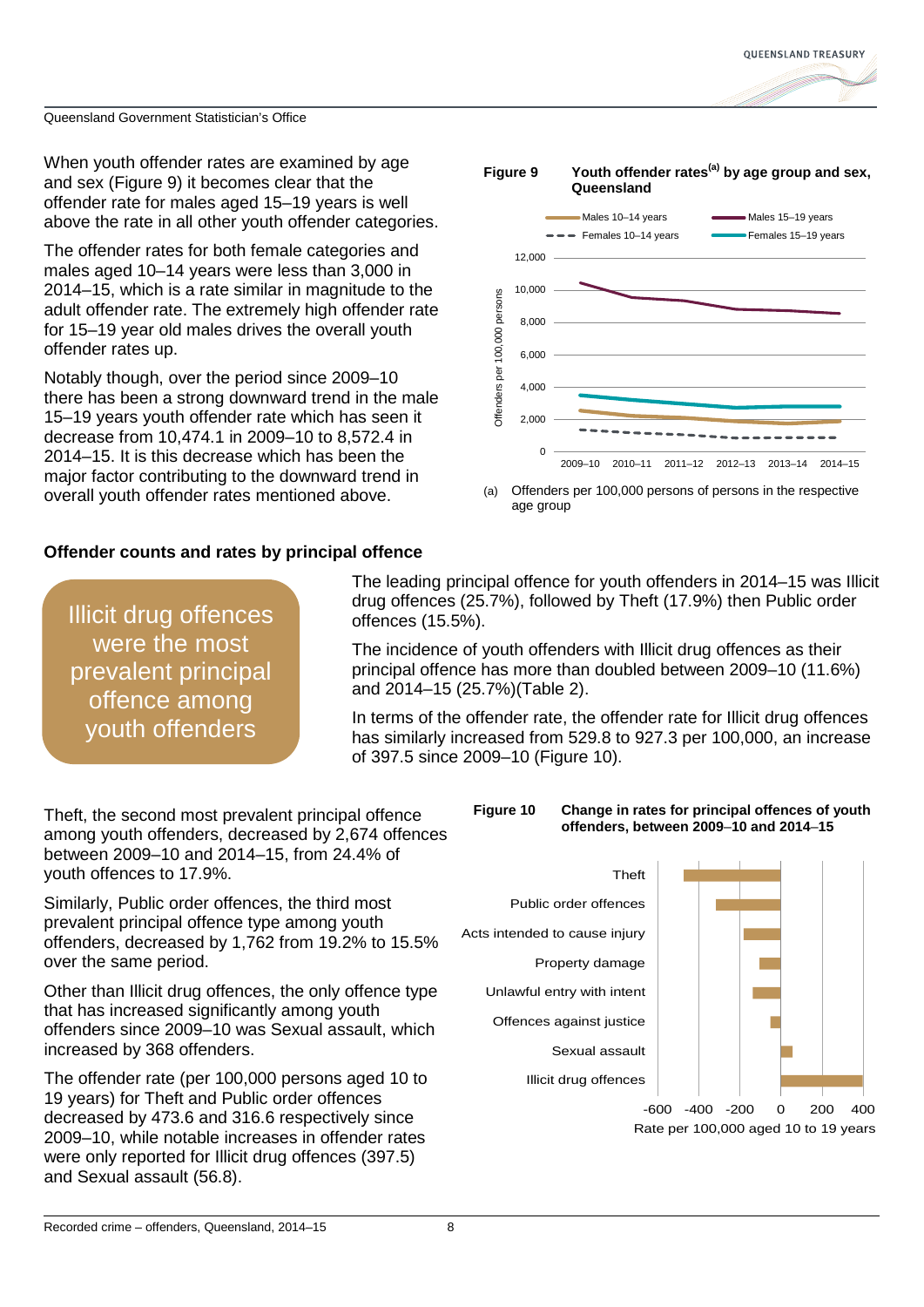

Over the shorter period, 2013–14 to 2014–15, the only significant increases in offender rates were again for Illicit drug offences (127.1) and Sexual assault (19.1).

|                               | 2009-10        |       | $2014 - 15$    |       | <b>Change in offender</b><br>numbers<br>2009-10 to 2014-15 | <b>Offender</b><br>rate <sup>(c)</sup><br>$2014 - 15$ |
|-------------------------------|----------------|-------|----------------|-------|------------------------------------------------------------|-------------------------------------------------------|
| <b>Principal offence</b>      | number         | %     | number         | $\%$  | $\%$                                                       | rate                                                  |
| Illicit drug offences         | 3,138          | 11.6  | 5,681          | 25.7  | 81.0                                                       | 927.3                                                 |
| Theft                         | 6,626          | 24.4  | 3,952          | 17.9  | $-40.4$                                                    | 645.1                                                 |
| Public order offences         | 5,195          | 19.2  | 3,433          | 15.5  | $-33.9$                                                    | 560.5                                                 |
| Acts intended to cause injury | 3,259          | 12.0  | 2,258          | 10.2  | $-30.7$                                                    | 368.6                                                 |
| Unlawful entry with intent    | 2,571          | 9.5   | 1,817          | 8.2   | $-29.3$                                                    | 296.6                                                 |
| Property damage               | 1,910          | 7.0   | 1,335          | 6.0   | $-30.1$                                                    | 217.9                                                 |
| Sexual assault                | 587            | 2.2   | 955            | 4.3   | 62.7                                                       | 155.9                                                 |
| Offences against justice      | 1,001          | 3.7   | 718            | 3.2   | $-28.3$                                                    | 117.2                                                 |
| Fraud/deception               | 324            | 1.2   | 399            | 1.8   | 23.1                                                       | 65.1                                                  |
| Prohibited/regulated weapons  | 554            | 2.0   | 352            | 1.6   | $-36.5$                                                    | 57.5                                                  |
| Robbery/extortion             | 410            | 1.5   | 297            | 1.3   | $-27.6$                                                    | 48.5                                                  |
| Dangerous/negligent acts      | 218            | 0.8   | 157            | 0.7   | $-28.0$                                                    | 25.6                                                  |
| Homicide                      | 22             | 0.1   | 13             | 0.1   | $-40.9$                                                    | 2.1                                                   |
| Abduction/harassment          | 9              | 0.0   | 10             | 0.0   | 11.1                                                       | 1.6                                                   |
| Miscellaneous offences        | $\overline{4}$ | 0.0   | $\overline{7}$ | 0.0   | 75.0                                                       | 1.1                                                   |
| Total <sup>(b)</sup>          | 27,114         | 100.0 | 22,139         | 100.0 | $-18.3$                                                    | 3,613.7                                               |

### **Table 2 Youth offenders(a) by principal offence, Queensland**

(a) Persons aged 10 to 19 years.

(b) Includes youth offenders with an unknown principal offence.

(c) Rate per 100,000 persons aged 10–19 years.

Youth offenders accounted for about half (50.3%) of all principal offences of Unlawful entry with intent recorded in Queensland in 2014–15. Youth offenders also accounted for a substantial proportion of the principal offences of Robbery/extortion (44.9%) and Sexual assault (42.6%). They also accounted for a large proportion of Property damage and Theft offences, with 32.0% and 29.9% of all principal offences respectively (Figure 11).





(a) Offences where the share of youth offenders was 30% or higher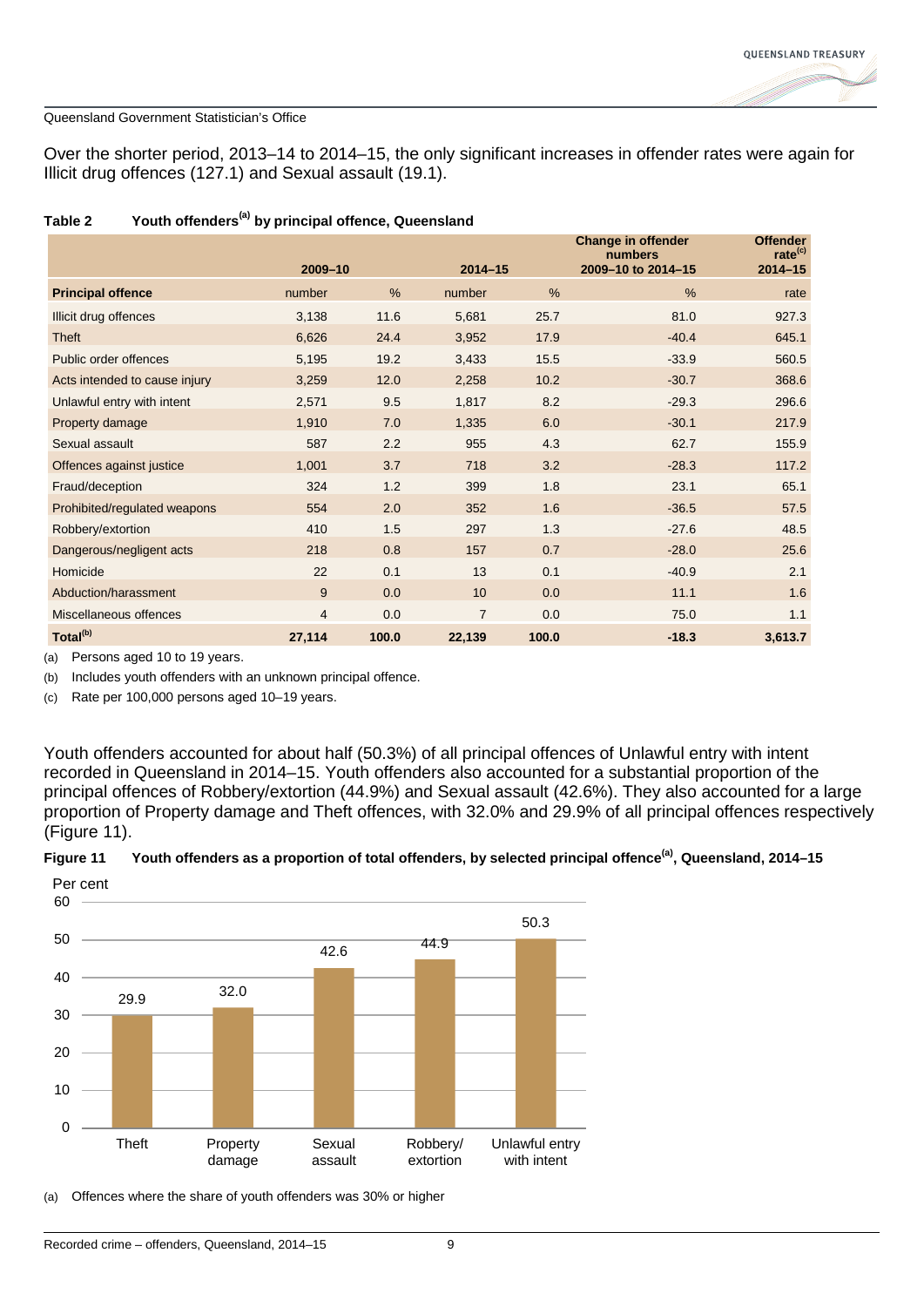# **Aboriginal and Torres Strait Islander offenders[3](#page-2-0),[4](#page-9-0)**

### **Offender counts and rate by sex and age**

In 2014–15, 17,158 Aboriginal and Torres Strait Islander offenders were proceeded against by police in Queensland. This represented a 2.2% increase over the 16,790 offenders proceeded against in 2013–14, considerably less than the 9.3% increase that occurred in the preceding year.

Aboriginal and Torres Strait Islander offenders accounted for more than 1 in 6 total offenders in Queensland in 2014–15

The 2014–15 result was also the highest annual Aboriginal and Torres Strait Islander offender count recorded during the period 2009–10 to 2014–15.

Over that period, Aboriginal and Torres Strait Islander offenders increased as a share of all offenders, from 17.1% in 2009–10 to 19.4% in 2012–13, however their share decreased slightly to 18.9% in 2014-15 (Figure 12)<sup>4</sup>.

By comparison, Aboriginal and Torres Strait Islanders accounted for only 4.2% of the total Queensland estimated resident population at 30 June 2011<sup>[5](#page-9-1)</sup>, and by 30 June 2026 the proportion is projected to increase only slightly to between 4.5% and 4.7% of the state population.



**Figure 12 Number and proportion of Aboriginal and Torres Strait Islander offenders, Queensland**

The age-standardised rate of Aboriginal and Torres Strait Islander offenders dealt with by police in 2014–15 was 9,496.9 per 100,000 persons aged 10 years and over, which was 5.0 times the age-standardised rate of non-Indigenous offenders (1,904.6 in 2014–15) (Figure 13). The difference in the age-standardised rates between Aboriginal and Torres Strait Islander offenders and non-Indigenous offenders has been of similar magnitude over the period 2009–10 to 2014–15.

Excludes those proceeded against by a penalty/infringement notice

<span id="page-9-0"></span>In 2012–13, improvements in the coding of offenders with an unknown Indigenous status resulted in increases in the number of both Aboriginal and Torres Strait Islander offenders and non-Indigenous offenders. Hence, caution should be used when analysing year-to-year movements in Aboriginal and Torres Strait Islander statistics. Offenders with Indigenous status not stated have been excluded from charts and analysis.

<span id="page-9-1"></span><sup>5</sup> Data from ABS 3238.0 *Estimates and projections, Aboriginal and Torres Strait Islander Australians, 2001 to 2026*. Released 30 April 2014.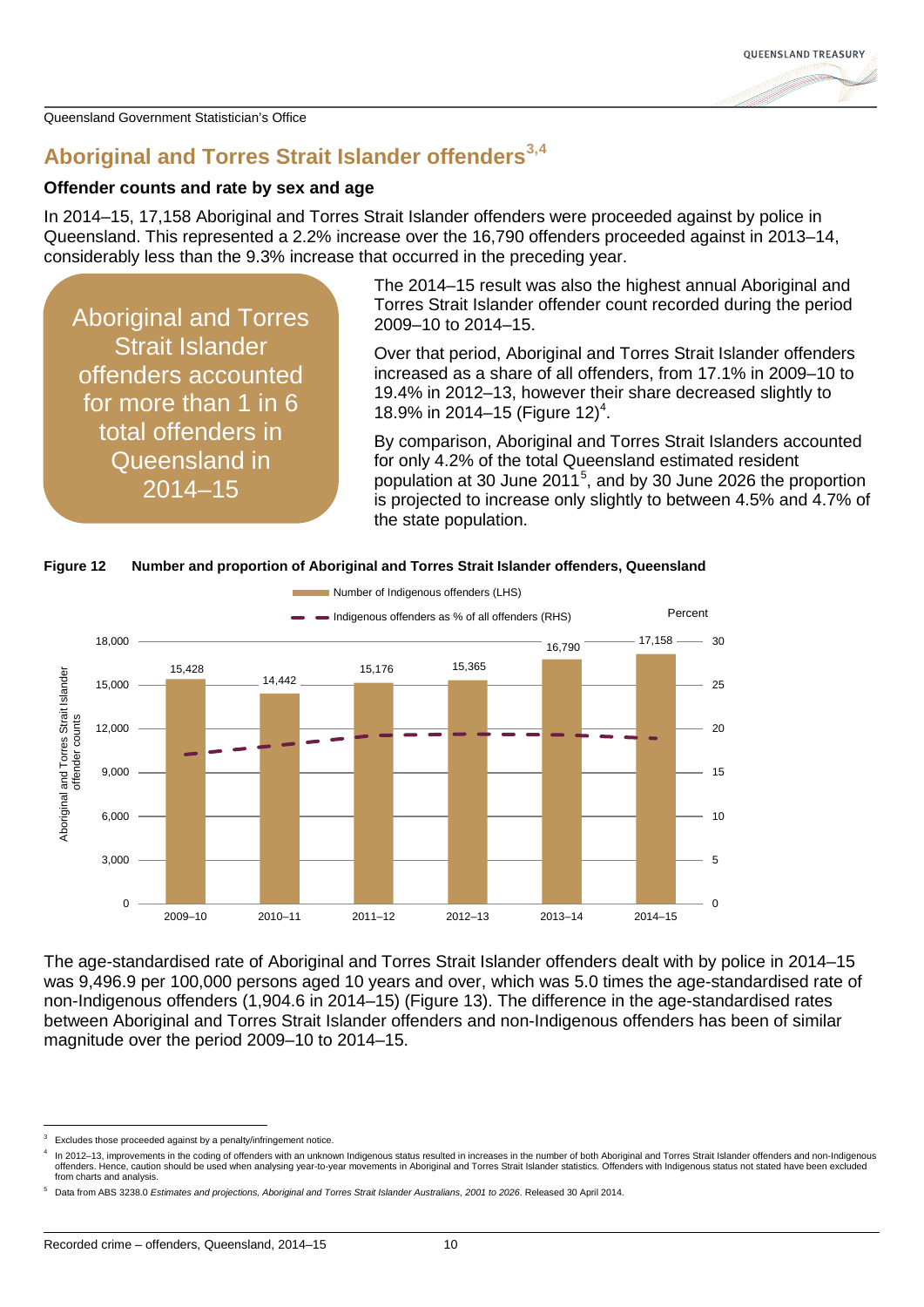





Aboriginal and Torres Strait Islander offender rates were 5 times higher than those of non-Indigenous offenders in 2014–15.

In 2014–15, the most prevalent age group for Aboriginal and Torres Strait Islander offenders was 15–19 years (19.5%) compared with 20–24 years for non-Indigenous offenders (20.0%) (Figure 14).

In 2014–15 there was a greater proportion of Aboriginal and Torres Strait Islander offenders aged 10–14 years (8.5%) compared with non-Indigenous offenders (3.7%), whereas Aboriginal and Torres Strait Islander peoples had a lower representation of offenders aged 20–24 years (18.3% compared with 20.0% for non-Indigenous offenders). The median age of Aboriginal and Torres Strait Islander offenders was 26 years in 2014–15, lower than the median age of non-Indigenous offenders (27 years).



**Figure 14 Age distribution of offenders by Indigenous status, Queensland, 2014–15**

Further, Aboriginal and Torres Strait Islander male offenders were younger than their female peers, with median offender ages of 25 and 27 years respectively (Figure 15). There was no change in the gender composition of Aboriginal and Torres Strait Islander offenders between 2013–14 and 2014–15, with the percentage of female offenders remaining constant at 31.5%.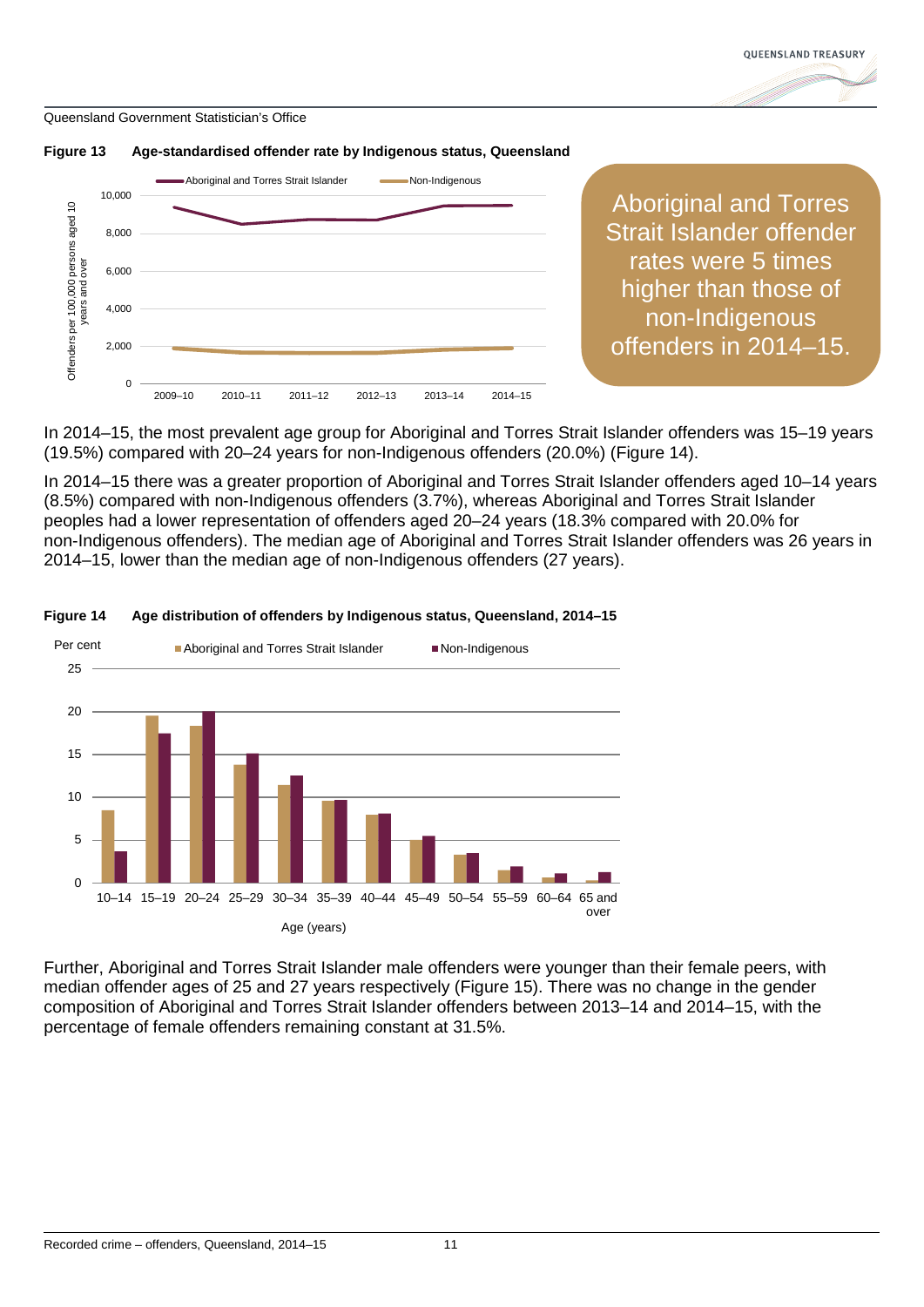



### **Figure 15 Age distribution of Aboriginal and Torres Strait Islander offenders by sex, Queensland, 2014–15**

# **Repeat offender counts**

The average number of proceedings for Aboriginal and Torres Strait Islander offenders in 2014–15 was higher than that for non-Indigenous offenders (2.2 and 1.6 respectively). Just over half of Aboriginal and Torres Strait Islander offenders were proceeded against by police once (51.5% or 8,840 offenders), a further 21.3% (3,663 offenders) on two occasions, and the remaining 27.2% (4,659 offenders) on three or more occasions.

The proportion of Aboriginal and Torres Strait Islander repeat offenders increased notably over the period 2009–10 to 2014–15, from 44.9% to 48.5%. But as mentioned above, the upward trend was also evident for non–Indigenous repeat offenders, increasing from 24.3% to 31.3% over the same period (Figure 16).





# **Offender counts by principal offence**

Public order offences was the most prevalent principal offence type for Aboriginal and Torres Strait Islander offenders in Queensland over the period 2009–10 to 2014–15. However, this principal offence type decreased as a proportion of total offences for Aboriginal and Torres Strait Islander offenders from 25.9% in 2009–10 to 18.8% in 2014–15. The second most common principal offence in 2014–15 was Acts intended to cause injury (16.7%) (Table 3).

Illicit drug offences was the third most prevalent principal offence among Aboriginal and Torres Strait Islander offenders in 2014–15, accounting for 16.4% of offenders. This was less than half the percentage for this offence among non-Indigenous offenders, where illicit drug offences accounted for 33.0% of offenders in that year and was the most prevalent offence type.

Aboriginal and Torres Strait Islander illicit drug offenders around 3 times the rate of non-Indigenous offenders since 2009–10.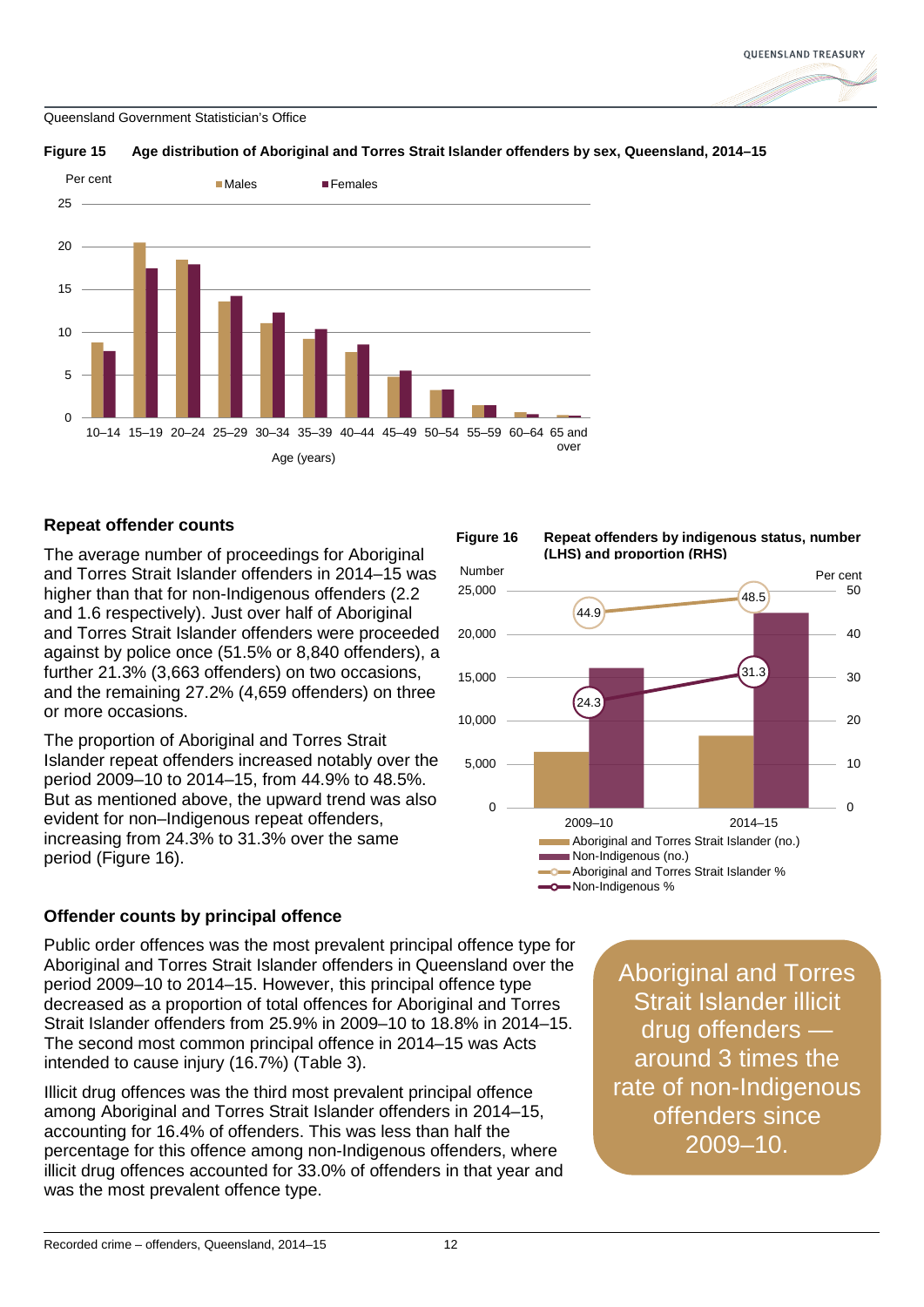

The Aboriginal and Torres Strait Islander offender rate for Illicit drug offences in 2014–15 was about three times the non–Indigenous offender rate (1,813.6 and 598.6 respectively). This ratio has remained at about this level since 2009–10. However, illicit drug offences are growing faster among the Aboriginal and Torres Strait Islander population. The growth in the rate of Illicit drug offences among Aboriginal and Torres Strait Islander offenders since 2009–10 has been 74% (1,042.2 to 1,813.6), compared with 63% (367.2 to 598.6) growth for non-Indigenous offenders.

Aboriginal and Torres Strait Islander offenders were also more than twice as likely as non-Indigenous offenders to have unlawful entry with intent as their principal offence in 2014–15 (8.1% and 3.0% respectively).

|                               | <b>Aboriginal and Torres</b><br><b>Strait Islander</b> |       | <b>Non-Indigenous</b> |       |
|-------------------------------|--------------------------------------------------------|-------|-----------------------|-------|
| <b>Principal offence</b>      | number                                                 | $\%$  | number                | %     |
|                               |                                                        |       |                       |       |
| Public order offences         | 3,224                                                  | 18.8  | 7,939                 | 11.1  |
| Acts intended to cause injury | 2,863                                                  | 16.7  | 6,461                 | 9.0   |
| Illicit drug offences         | 2,809                                                  | 16.4  | 23,690                | 33.0  |
| <b>Theft</b>                  | 2,254                                                  | 13.1  | 10,618                | 14.8  |
| Offences against justice      | 1,999                                                  | 11.7  | 7,540                 | 10.5  |
| Unlawful entry with intent    | 1,384                                                  | 8.1   | 2,188                 | 3.0   |
| Property damage               | 935                                                    | 5.4   | 2,749                 | 3.8   |
| Fraud/deception               | 345                                                    | 2.0   | 2,122                 | 3.0   |
| Sexual assault                | 320                                                    | 1.9   | 1,801                 | 2.5   |
| Prohibited/regulated weapons  | 256                                                    | 1.5   | 1,655                 | 2.3   |
| Robbery/extortion             | 203                                                    | 1.2   | 450                   | 0.6   |
| Dangerous/negligent acts      | 127                                                    | 0.7   | 534                   | 0.7   |
| Homicide                      | 21                                                     | 0.1   | 113                   | 0.2   |
| Abduction/harassment          | 8                                                      | 0.0   | 30                    | 0.0   |
| Miscellaneous offences        | $\overline{4}$                                         | 0.0   | 276                   | 0.4   |
| Total <sup>(a)</sup>          | 17,158                                                 | 100.0 | 71,808                | 100.0 |

### **Table 3 Principal offence by Indigenous status, Queensland, 2014–15**

(a) Includes offenders with an unknown principal offence.